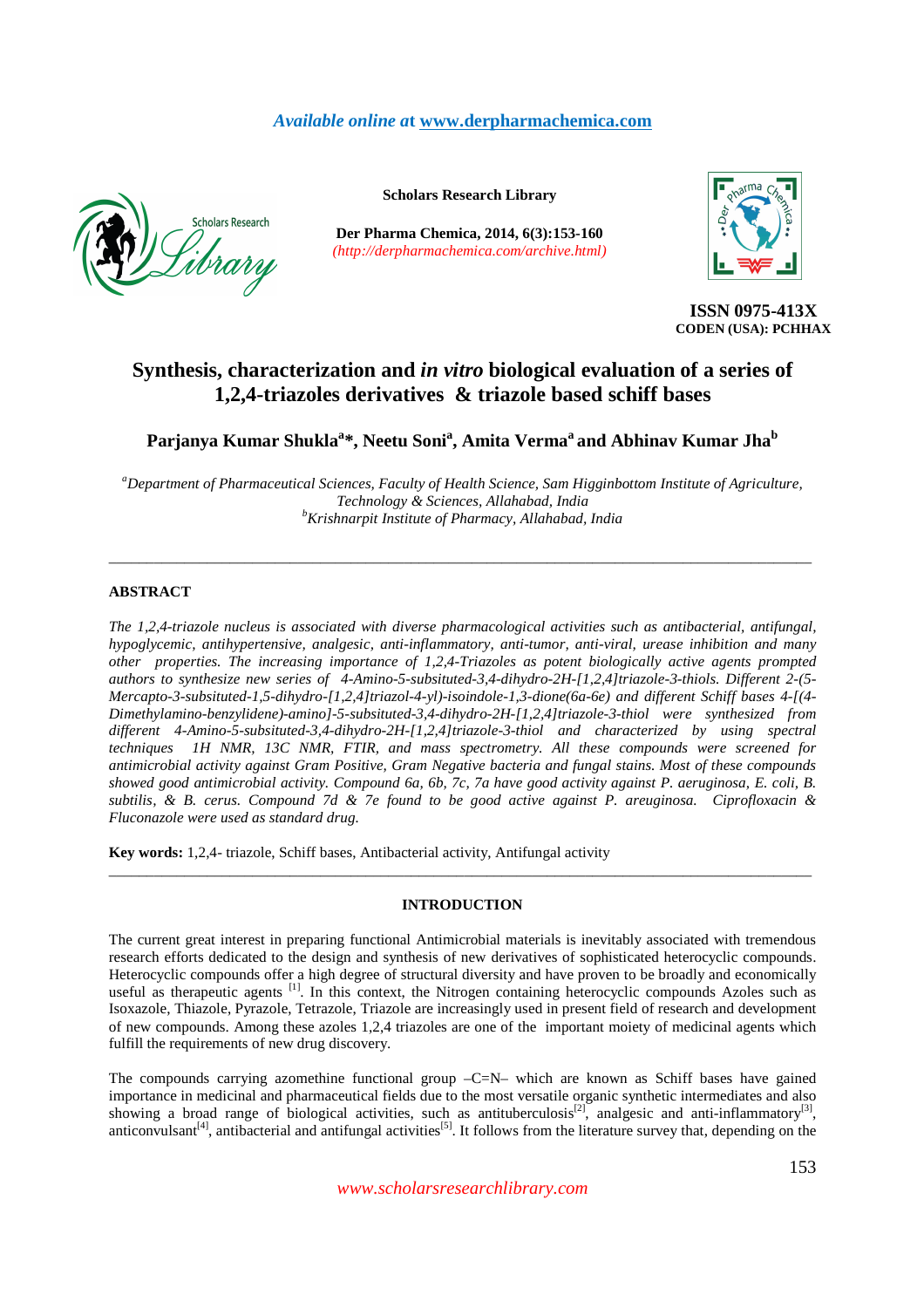type of substituent, the derivatives of [1,2,4]triazole have a high potential for biological activity, possessing a wide range of antifungal and antibacterial<sup>[6-10]</sup>, anticonvulsant and antipsychotic<sup>[11-13]</sup> and antitumour<sup>[14-17]</sup> properties. The other ones show also anti-inflammatory<sup>[18-20]</sup>, antitubercular<sup>[21,22]</sup>, urease inhibition <sup>[23]</sup> and antioxidant <sup>[24]</sup> activities.

*\_\_\_\_\_\_\_\_\_\_\_\_\_\_\_\_\_\_\_\_\_\_\_\_\_\_\_\_\_\_\_\_\_\_\_\_\_\_\_\_\_\_\_\_\_\_\_\_\_\_\_\_\_\_\_\_\_\_\_\_\_\_\_\_\_\_\_\_\_\_\_\_\_\_\_\_\_*

As the literature review reviles that 1,2,4 triazole shows a list of biological activity, so this is very important moiety for new drug discovery. There are many ways to synthesize these important class of heterocycles. Khan et al<sup>[19]</sup> synthesized a series of 4-amino-5-aryl-3H-1,2,4-triazole-3-thiones starting from aromatic acids. In present study we synthesized different 4-amino-5-aryl-3H-1,2,4-triazole-3-thiones and after synthesizing them substituted with pathalic anhydride and 4 amino benzaldehyde to obtain 5 different novel 2-(5-Mercapto-3-subsituted-1,5-dihydro- [1,2,4]triazol-4-yl)-isoindole-1,3-dione(6a-6e) compounds and 5 different Schiff bases 4-[(4-Dimethylaminobenzylidene)-amino]-5-subsituted-3,4-dihydro-2H-[1,2,4]triazole-3-thiol which was screened for antibacterial and antifungal activity.

## **MATERIALS AND METHODS**

Melting points were determined by open capillary method and were uncorrected. The IR spectra (in KBr pellets) were recorded on a Shimadzu FT-IR 157 spectrophotometer. 1H NMR spectra were recorded on a Perkin–Elmer EM 300 MHz spectrometer using TMS as internal standard. The mass spectra were recorded on a JEOL JMS-D 300 spectrometer operating at 70 eV. Reactions were routinely monitored by thin-layer chromatography (TLC) on Silica Gel.

**Synthesis of Acid ester (2a-2e).** The respective carboxylic acid (0.1mol) was dissolved in methanol (50 mL) in a 100 mL round bottom flask fitted with a reflux condenser. Concentrated sulphuric acid (0.02mol) was added and the reaction mixture subjected to reflux for 8-10 hours. After completion of the reaction the excess methanol was removed and the contents were poured into water, neutralized with sodium carbonate and extracted with diethyl ether ( $3 \times 50$  mL). The combined organic layers were dried over anhydrous sodium sulphate and concentrated. (TLC, n-hexane:ethyl acetate; 7 : 3)

**Synthesis of acid hydrazide (3a-3e).** The aryl ester (0.02 mol) was dissolved in methanol (30 mL), hydrazine hydrate (80 %, 0.04 mol) was added slowly and the reaction mixture was heated under reflux. The reaction was monitored by TLC (petroleum ether : acetone; 8 : 2) and after completion, the reaction mixture was concentrated. The resulting crude solid was filtered, washed with water and recrystallized from aqueous ethanol to give aryl acid hydrazide.

**Synthesis of potassium salt of substituted dithiocarbazinic acids (4a-4e).** The acid hydrazide (0.01 mol) was added to absolute alcohol (50 mL), containing KOH (1.6 g) at room temperature. Carbon disulphide was added (2.3 g, 0.013mol) and the mixture was stirred at room temperature for 16 h. The mixture was diluted with ether (30 mL) and stirred for further 1hr. The potassium salt was used for the next stage without further purification.

**Synthesis of 1,2,4 Triazole (5a-5e).** Hydrazine hydrate (99%) (0.02 mol) was gradually added to the above potassium salt (0.01 mol) dissolved in water (20 mL) with stirring and the mixture was refluxed gently for 3 hr, during which hydrogen sulphide evolved and the color of the reaction mixture changed to a dark green color. When evolution of hydrogen sulfide ceased (lead acetate test), It was then cooled to 5 °C and acidified with conc. HCl to pH 1.00. A yellow solid separated out which was filtered, washed with water and was recrystallized from ethanol to make the triazole.

**General Synthesis of 2-(5-Mercapto-3-subsituted-1,5-dihydro-[1,2,4]triazole-4-yl)-isoindole-1,3-dione (6a-6e)** A mixture of triazole 5a-5e (0.01 mol) and phthalic anhydride (0.01 mol), in butanol (20 mL) was heated under reflux for 4h. Then the solution was concentrated. Solid product 6a-6e were obtained by filtration which were recrystallized from ethanol.

## *2-[3-(4-Chloro-phenyl)-5-mercapto-1,5-dihydro-[1,2,4]triazol-4-yl]-isoindole-1,3-dione (6a).*

mp 234°C; yield: 58%; IR(KBr, cm-1) : 3124.01s (C-H aromatic), 3000.92s (C-H triazole), 2368.66s (S-H), 1720s (C=O isoindole), 1610.61s (C=N triazole), 1500.67s (N-N), 1346.10s (C-N), 700.0s (C-S), 600.10s (C-Cl); <sup>1</sup>H-NMR (CDCl3) δ: 2.2(d, 1H S-H), 5.04 (t, 1H, C-H), 6.80 (s, 1H, N-H), 7.25 (d, 1H), 7.74 (t, 1H), 7.88 (d, 1H ), 8.03 (d,1H); <sup>13</sup>C-NMR: 50.01 C<sub>5</sub> of Triazole ring, 122.55 C of substituted benzene, 127.18 C<sub>2.6</sub> of substituted benzene,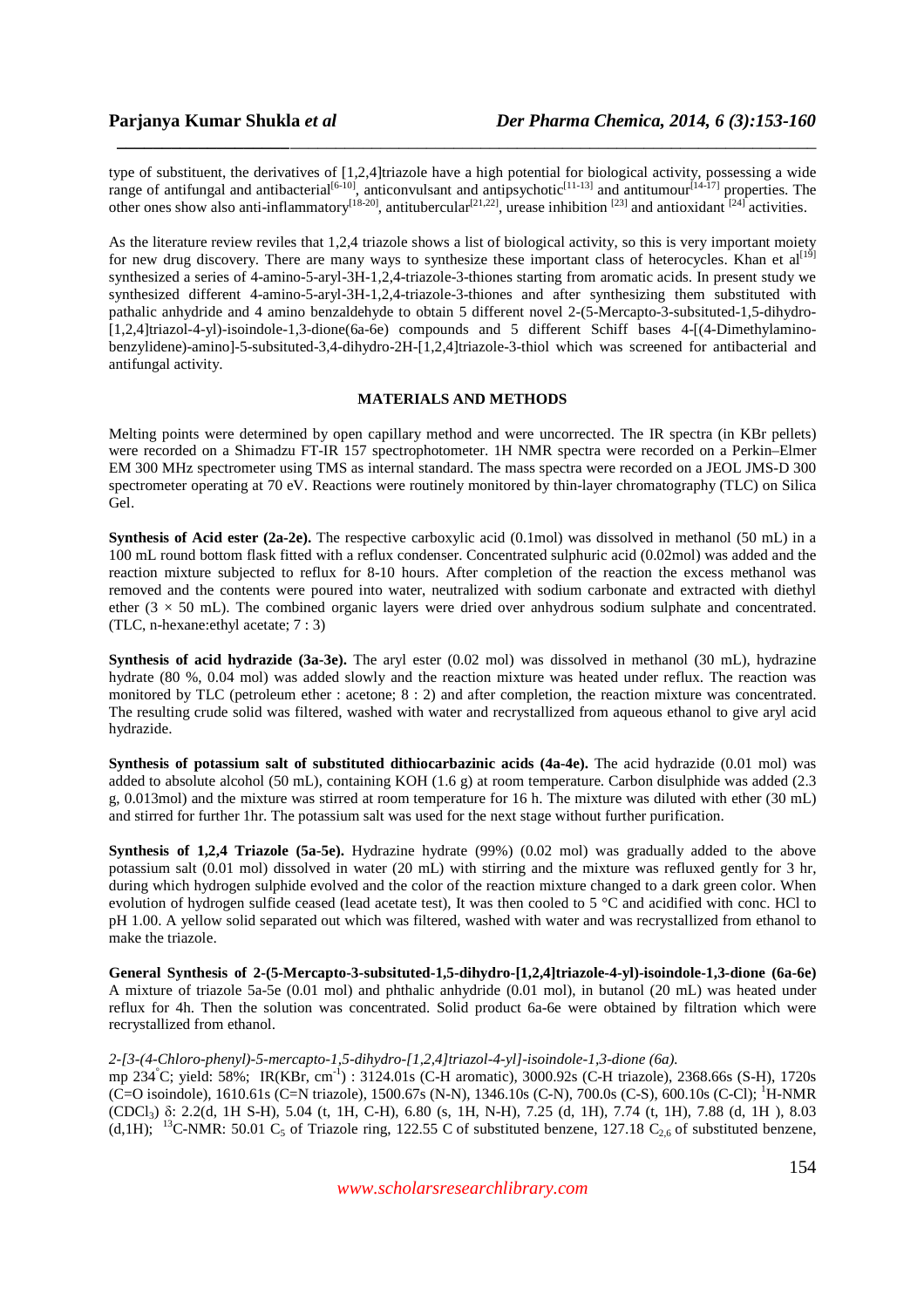128.90  $C_{3,6}$  of benzene, 129.72  $C_{1,2}$  of benzene, 130.03  $C_{4,5}$  of phenyl ring, 138.86  $C_3$  of triazole ring, 171.75 C=O of Imine; m/z: 359.0(100%), 360.0(43%), 356.0(10%), 339.0(90%).

*\_\_\_\_\_\_\_\_\_\_\_\_\_\_\_\_\_\_\_\_\_\_\_\_\_\_\_\_\_\_\_\_\_\_\_\_\_\_\_\_\_\_\_\_\_\_\_\_\_\_\_\_\_\_\_\_\_\_\_\_\_\_\_\_\_\_\_\_\_\_\_\_\_\_\_\_\_*

## *2-[5-Mercapto-3-(4-nitro-phenyl)-1,5-dihydro-[1,2,4]triazol-4-yl]-isoindole-1,3-dione (6b).*

mp 255°C; yield: 59%; IR(KBr, cm-1): 3600.08s, 3066.92s, 2989.76s (C-H), 2929.77s (CH2), 2789.16s, 2852.81s (N-H), 2368.86s (C-N), 1647.26sc (C=O), 1448.59s (CH2), 1072.46s (C-N), 1022.31s (C-C), 987.00w (N-H), 848.00s (C-N), 711.76s (C-S); <sup>1</sup>H-NMR(CDCl3) δ: 2.2(d, 1H S-H), 5.04 (t, 1H, C-H), 6.80 (s, 1H, N-H), 7.60 (d, 1H), 7.82, (t, 1H), 7.86 (d, 1H), 8.03 (d, 1H); <sup>13</sup>C-NMR: 50.01 C<sub>5</sub> of Triazole ring, 120.25 C of substituted benzene, 127.14  $C_{2,6}$  of substituted benzene, 127.90  $C_{3,6}$  of benzene, 138.44  $C_{1,2}$  of benzene, 146.03  $C_{4,5}$  of phenyl ring, 156.90  $C_3$  of triazole ring, 172.19 C=O of Imine; m/z: 366.3(50%), 365.3(30%), 338.3(27%).

## *2-(5-Mercapto-3-pyridin-4-yl-1,5-dihydro-[1,2,4]triazol-4-yl)-isoindole-1,3-dione (7c).*

mp 180°C; yield: 57%; IR(KBr, cm-1) : 3676.45s (C=O), 2900.01s (C-H aromatic), 2850.92s (C-H triazole), 2563.48s (S-H), 1697.41s (C=N ), 1610.61s (C=O), 1534.67s (N-N), 1473.66s (C-N), 746.48s (C-S); <sup>1</sup>H NMR(CDCl3) δ: 2.2(d, 1H S-H), 5.04 (t, 1H, C-H), 6.80 (s, 1H, N-H), 7.88 (d, 1H ), 8.03 (d,1H), 8.22 (d, 1H), 8.50 (t, 1H); <sup>13</sup>C-NMR: 50.01 C<sub>5</sub> of Triazole ring, 122.55 C of substituted benzene, 127.18 C<sub>2,6</sub> of substituted benzene, 128.90  $C_{3,6}$  of benzene, 129.72  $C_{1,2}$  of benzene, 130.03  $C_{4,5}$  of phenyl ring, 138.86  $C_3$  of triazole ring, 171.75 C=O of Imine; m/z: 324.8(100%), 322.2(21%), 323.0(8%).

*2-{3-[2-(2,6-Dichloro-phenylamino)-benzyl]-5-mercapto-1,5-dihydro-[1,2,4]triazol-4-yl}-isoindole-1,3-dione (7d).*  mp 270°C; yield: 85%; IR(KBr, cm-1) : 3440.04s (N-H triazole), 3198.08s (C-H benzene), 3109.08s (C-H), 2362.88s (S-H), 1590.98s (C=N triazole), 1506.46b (N-H), 1597.11s (N-N), 1300.74s (C-N), 1168.90s (C-C), 840.99s (C-C), 788.91s (C-S), 707.90s (C-Cl); <sup>1</sup>H-NMR(CDCl3) δ: 2.2(d, 1H S-H), 2.81 (d, 2H, CH2), 4.18 (s, 1H, N-H), 5.04 (t, 1H, C-H), 6.42 (t, 1H), 6.54 (t, 1H), 6.60 (t, 1H), 6.80 (s, 1H, N-H), 6.94 (t, 1H), 7.23 (d, 1H) 7.88 (d, 1H ), 8.03 (d,1H); <sup>13</sup>C-NMR: 40.35 C<sub>5</sub> of Triazole ring, 127.75 C<sub>1</sub> of substituted benzene, 128.44 C<sub>2.6</sub> of substituted benzene, 132.92  $C_{3,6}$  of benzene, 134.34  $C_{1,2}$  of benzene, 159.03  $C_{4,5}$  of phenyl ring, 163.27  $C_3$  of triazole ring, 165.19 C=O of Imine; m/z: 498.1(100%), 497.1(26%), 484.1(67%),486.3(9%).

## *[2-(2,6-Dichloro-phenylamino)-phenyl]-acetic acid 4-(1,3-dioxo-1,3-dihydro-isoindol-2-yl)-5-mercapto-4,5 dihydro-1H-[1,2,4]triazol-3-ylmethyl ester (6e).*

mp 260°C; yield: 88%; 3689.95s (C=O), 3300.00s (N-H triazole), 3124.15s (C-H benzene), 2945.40s (C-H cyclic), 2368.66s (S-H), 1830.51s (C=O), 1710.08s (C=N triazole), 1500.46b (N-H), 1437.04s (N-N), 1346.36s (C-N), 1168.90s (C-C), 840.99s (C-C), 792.72s (C-S), 644.25 s (C-Cl); <sup>1</sup>H-NMR(CDCl3) δ: 2.2(d, 1H S-H), 3.62 (s, 2H, CH2), 3.94 (s, 2H, CH2) 4.18 (s, 1H, N-H), 5.04 (t, 1H, C-H), 6.42 (t, 1H), 6.54 (t, 1H), 6.60 (t, 1H), 6.80 (s, 1H, N-H), 6.94 (t, 1H), 7.23 (d, 1H) 7.88 (d, 1H), 8.03 (d,1H); <sup>13</sup>C-NMR: 38.68 C<sub>5</sub> of Triazole ring, 124.62 C of substituted benzene, 127.18  $C_{2,6}$  of substituted benzene, 128.90  $C_{3,6}$  of benzene, 129.72  $C_{1,2}$  of benzene, 130.03  $C_{4,5}$ of phenyl ring, 148.86 C<sub>3</sub> of triazole ring, 171.75 C=O of Imine; m/z: 504.0(69%), 505.2(30%), 500.1(9%).

**General synthesis of Schiff bases 4-[(4-Dimethylamino-benzylidene)-amino]-5-subsituted-3,4-dihydro-2H- [1,2,4]triazole-3-thiol (7a-7e).** A mixture of triazole 5a-5e (0.01 mol) and 4-Dimethylamine benzaldehyde (0.01 mol) in ethanol (25 mL) was treated with concentrated HCl (0.5 mL) and refluxed for 2 h. Once cooled, the reaction mixture was filtered and recrystallized from ethanol to give 7a-7e

#### *5-(4-Chloro-phenyl)-4-[(4-dimethylamino-benzylidene)-amino]-3,4-dihydro-2H-[1,2,4]triazole-3-thiol (7a)*

mp 210°C; yield: 87%; IR(KBr, cm-1) : 3649.44s (N-H triazole), 2924.01s (C-H benzene), 2800.88s (C-H), 2332.02s (S-H), 1590.98s (C=N triazole), 1506.46b (N-H), 1390.04s (N-N), 1300.74s (C-N), 1168.90s (C-C), 840.99s (C-C), 783.13s (C-S), 669.32 s (C-Clchlorobenzene); <sup>1</sup>H-NMR(CDCl<sub>3</sub>) δ: 2.2(d, 1H S-H), 2.82 (s, 2H, N-H) 5.14 (t, 1H, C-H), 6.46 (d, 1H) 6.80 (s, 1H, N-H), 7.25 (d, 1H), 7.52 (d, 1H), 7.74 (t, 1H), 8.20 (s, 1H, C-H); <sup>13</sup>C-NMR: 48.59 CH<sup>3</sup> aliphatic, 48.87 CH<sub>3</sub> aliphatic, 50.01 C<sub>5</sub> of triazole, 108.64 C<sub>1</sub> of substituted benzene, 128.96 C<sub>2.6</sub> of substituted benzene, 129.74  $C_{3,6}$  of benzene ring, 136.12  $C_{1,2}$  of benzene ring, 151.29  $C_4$  of benzene ring, 159.57  $C_3$  of triazole ring, 171.02 C=O of imine; m/z: 360.0(100%), 361.0(43%), 362.0(11%), 330.0(8%).

## *4-[(4-Dimethylamino-benzylidene)-amino]-5-(4-nitro-phenyl)-3,4-dihydro-2H-[1,2,4]triazole-3-thiol (7b)* mp 180°C; yield: 82%; IR(KBr, cm-1) : 3701.52s (N-H triazole), 2944.01s (C-H benzene), 2800.00s (C-H), 2185.42s (S-H), 1610.00s (C=N triazole), 1532.82b (N-H), 1490.04s (N-N), 1410.04s (C-NO2 nitrobenzene), 1165.04s (N-N), 815.92r (N-H), 700.18s (C-S); <sup>1</sup>H-NMR(CDCl3) δ: 2.2(d, 1H S-H), 2.82 (s, 2H, N-H) 5.14 (t, 1H, C-H), 6.46 (d, 1H)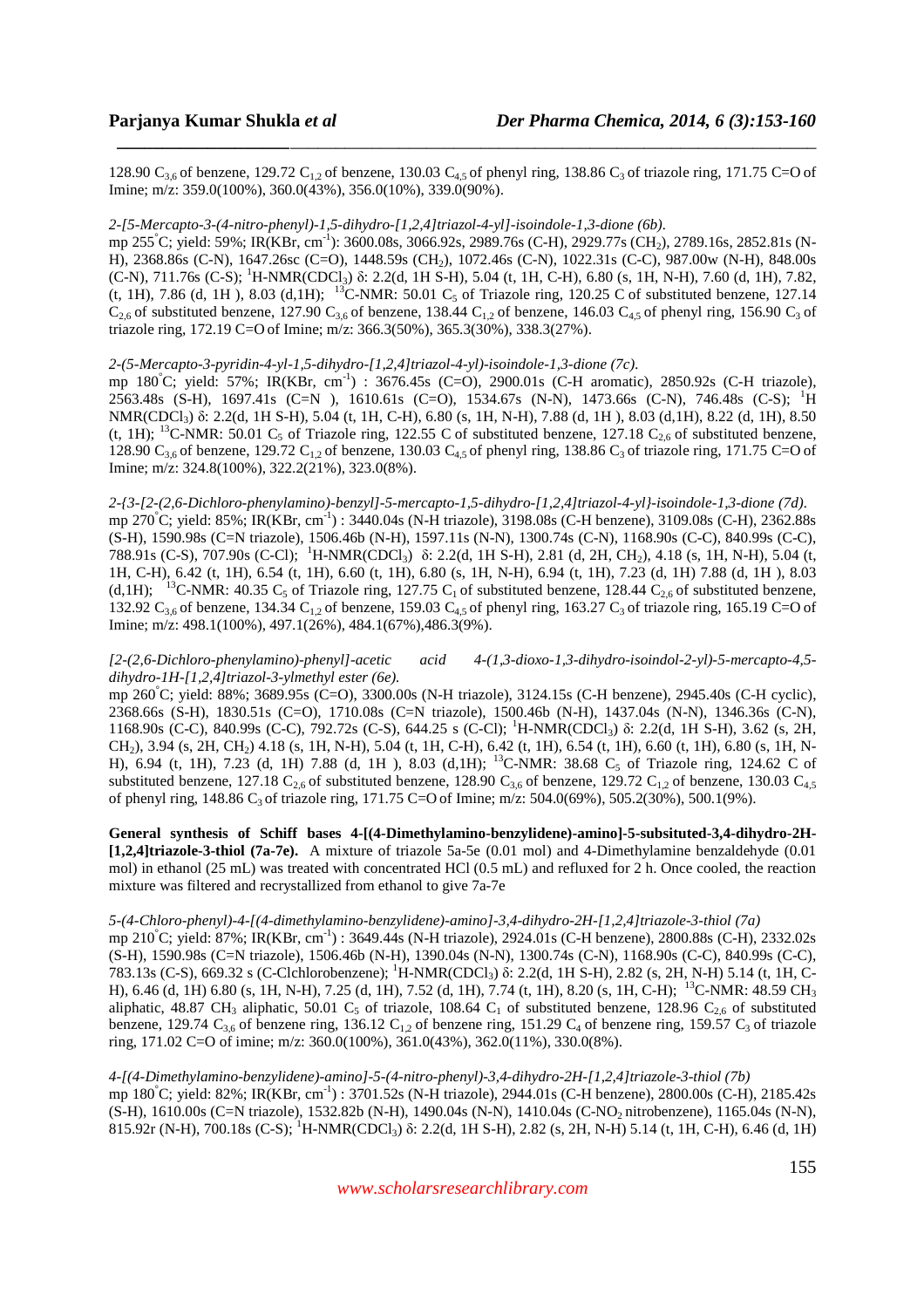6.80 (s, 1H, N-H), 7.41 (d, 1H), 7.52 (d, 1H), 7.90 (t, 1H), 8.20 (s, 1H, C-H); <sup>13</sup>C-NMR: 48.58 CH<sub>3</sub> aliphatic, 49.44 CH<sub>3</sub> aliphatic, 50.00 C<sub>5</sub> of triazole, 108.00 C<sub>1</sub> of substituted benzene, 128.97 C<sub>2.6</sub> of substituted benzene, 129.74 C<sub>3.6</sub> of benzene ring, 136.12  $C_{1,2}$  of benzene ring, 151.29  $C_4$  of benzene ring, 159.57  $C_3$  of triazole ring, 171.02 C=O of imine; m/z: 369.1(89%), 368.1(28%), 413.0(30%), 364.3(52%).

*\_\_\_\_\_\_\_\_\_\_\_\_\_\_\_\_\_\_\_\_\_\_\_\_\_\_\_\_\_\_\_\_\_\_\_\_\_\_\_\_\_\_\_\_\_\_\_\_\_\_\_\_\_\_\_\_\_\_\_\_\_\_\_\_\_\_\_\_\_\_\_\_\_\_\_\_\_*

## *4-[(4-Dimethylamino-benzylidene)-amino]-5-pyridin-4-yl-3,4-dihydro-2H-[1,2,4]triazole-3-thiol (7c)*

mp 160°C; yield: 52%; IR(KBr, cm<sup>-1</sup>): 3803.75s (N-H triazole), 3657.16s (C-H benzene), 3050.88s (C-H triazole), 2343.59s (S-H), 1590.98s (C=N triazole), 1521.89s (C-N-C), 1437.04s (N-N), 1375.29s (C-N), 1170.83s (C-C), 1087.99s (C-C), 725.26s (C-S); <sup>1</sup>H-NMR(CDCl3) δ: 2.2(d, 1H S-H), 2.82 (s, 2H, N-H) 5.14 (t, 1H, C-H), 6.46 (d, 1H) 6.80 (s, 1H, N-H), 7.52 (d, 1H), 8.20 (s, 1H, C-H), 8.26 (d, 1H), 8.50 (t, 1H); <sup>13</sup>C-NMR: 48.59 CH<sub>3</sub> aliphatic, 48.87 CH<sub>3</sub> aliphatic, 50.01 C<sub>5</sub> of triazole, 108.64 C<sub>1</sub> of substituted benzene, 128.96 C<sub>2.6</sub> of substituted benzene, 129.74  $C_{3,6}$  of benzene ring, 136.12  $C_{1,2}$  of benzene ring, 151.29  $C_4$  of benzene ring, 159.57  $C_3$  of triazole ring, 171.02 C=O of imine; m/z: 325.4(100%), 323.0(21%), 324.0(10%).

#### *5-[2-(2,6-Dichloro-phenylamino)-benzyl]-4-[(4-dimethylamino-benzylidene)-amino]-3,4-dihydro-2H- [1,2,4]triazole-3-thiol (7d)*

mp 230°C; yield: 50%; IR(KBr, cm-1) : 3440.04s (N-H triazole), 3198.08s (C-H benzene), 3109.08s (C-H), 2362.88s (S-H), 1590.98s (C=N triazole), 1506.46b (N-H), 1597.11s (N-N), 1300.74s (C-N), 1168.90s (C-C), 840.99s (C-C), 788.91s (C-S), 707.90s (C-Cl); <sup>1</sup>H-NMR(CDCl3) δ: 2.2(d, 1H S-H), 2.82 (s, 2H, N-H), 2.92 (d, 2H, CH2), 4.18 (s, 1H, N-H), 5.14 (t, 1H, C-H), 6.46 (d, 1H) 6.80 (s, 1H, N-H), 7.25 (d, 1H), 7.52 (d, 1H), 7.74 (t, 1H), 8.20 (s, 1H, C-H); <sup>13</sup>C-NMR: 48.58 CH<sub>3</sub> aliphatic, 49.44 CH<sub>3</sub> aliphatic, 50.01 C<sub>5</sub> of triazole, 108.64 C<sub>1</sub> of substituted benzene, 127.06  $C_{2.6}$  of substituted benzene, 129.74  $C_{3.6}$  of benzene ring, 136.12  $C_{1.2}$  of benzene ring, 151.29  $C_4$  of benzene ring, 159.57 C<sub>3</sub> of triazole ring, 171.02 C=O of imine; m/z: 498.4(100%) 490.0(72%), 498.2(24%), 492.1(10%).

## *[2-(2,6-Dichloro-phenylamino)-phenyl]-acetic acid 4-[(4-dimethylamino-benzylidene)-amino]-5-mercapto-4,5 dihydro-1H-[1,2,4]triazol-3-ylmethyl ester (7e)*

mp 260°C; yield: 58%; IR(KBr, cm-1) : 3689.95s (C=O), 3300.00s (N-H triazole), 3124.15s (C-H benzene), 2945.40s (C-H cyclic), 2368.66s (S-H), 1830.51s (C=O), 1710.08s (C=N triazole), 1500.46b (N-H), 1437.04s (N-N), 1346.36s (C-N), 1168.90s (C-C), 840.99s (C-C), 792.72s (C-S), 644.25 s (C-Cl); <sup>1</sup>H-NMR(CDCl<sub>3</sub>) δ: 2.2(d, 1H S-H), 2.82 (s, 2H, N-H), 2.96 (s, 2H, CH2), 3.60 (s, 2H, CH2), 4.18 (s, 1H, N-H), 5.14 (t, 1H, C-H), 6.46 (d, 1H) 6.80 (s, 1H, N-H), 7.25 (d, 1H), 7.52 (d, 1H), 7.74 (t, 1H), 8.20 (s, 1H, C-H); <sup>13</sup>C-NMR: 48.59 CH3 aliphatic, 48.87 CH<sub>3</sub> aliphatic, 50.01 C<sub>5</sub> of triazole, 108.64 C<sub>1</sub> of substituted benzene, 128.96 C<sub>2.6</sub> of substituted benzene, 129.74 C<sub>3.6</sub> of benzene ring, 136.12  $C_{12}$  of benzene ring, 151.29  $C_4$  of benzene ring, 159.57  $C_3$  of triazole ring, 171.02 C=O of imine; m/z: 506.0(100%), 498.4(30%), 498.0(70%), 491.1(10%).

## **Antibacterial activity**

**Test Drug Solution:** The Test drug solution was prepared by dissolving the compounds in dimethyl sulfoxide (DMSO) with the range of 25, 50, 100 & 200µg/ml.

**Preparation of standard solution:** Stock solutions of the standard drug (Ciprofloxacin) were prepared in DMSO (Dimethyl sulfoxide) and diluted with DMSO to the concentration of 25µg/ml.

The petridishes were thoroughly washed and sterilized in hot air oven at 160°C for 1hr. 2/3 part of sterile Mueller Hinton Agar media was poured into sterile petridishes for solidifying. Cultured organism (inoculums) were poured in each petridishes. Bores were made on the medium using sterile borer. 0.1mL of test solution (solution of synthesized drug) was added to the respective bores and Cefixime drug used as a standard drug. A control having only DMSO in the cup was maintained in each plate. The petridishes were kept in the refrigerator at 4°C for 15 minutes for diffusion to take place. After diffusion, the petridishes were incubated at 37°C for 24 h and zones of inhibition were observed and measured using a scale.

Antibacterial activity of all the compounds and Standard drug were carried out against all six microorganisms.

## **Antifungal activity**

**Test Drug Solution:** The Test drug solution was prepared by dissolving the synthesized compounds in dimethyl sulfoxide (DMSO) with the range of 25, 50, 100  $\&$  200 $\mu$ g/ml.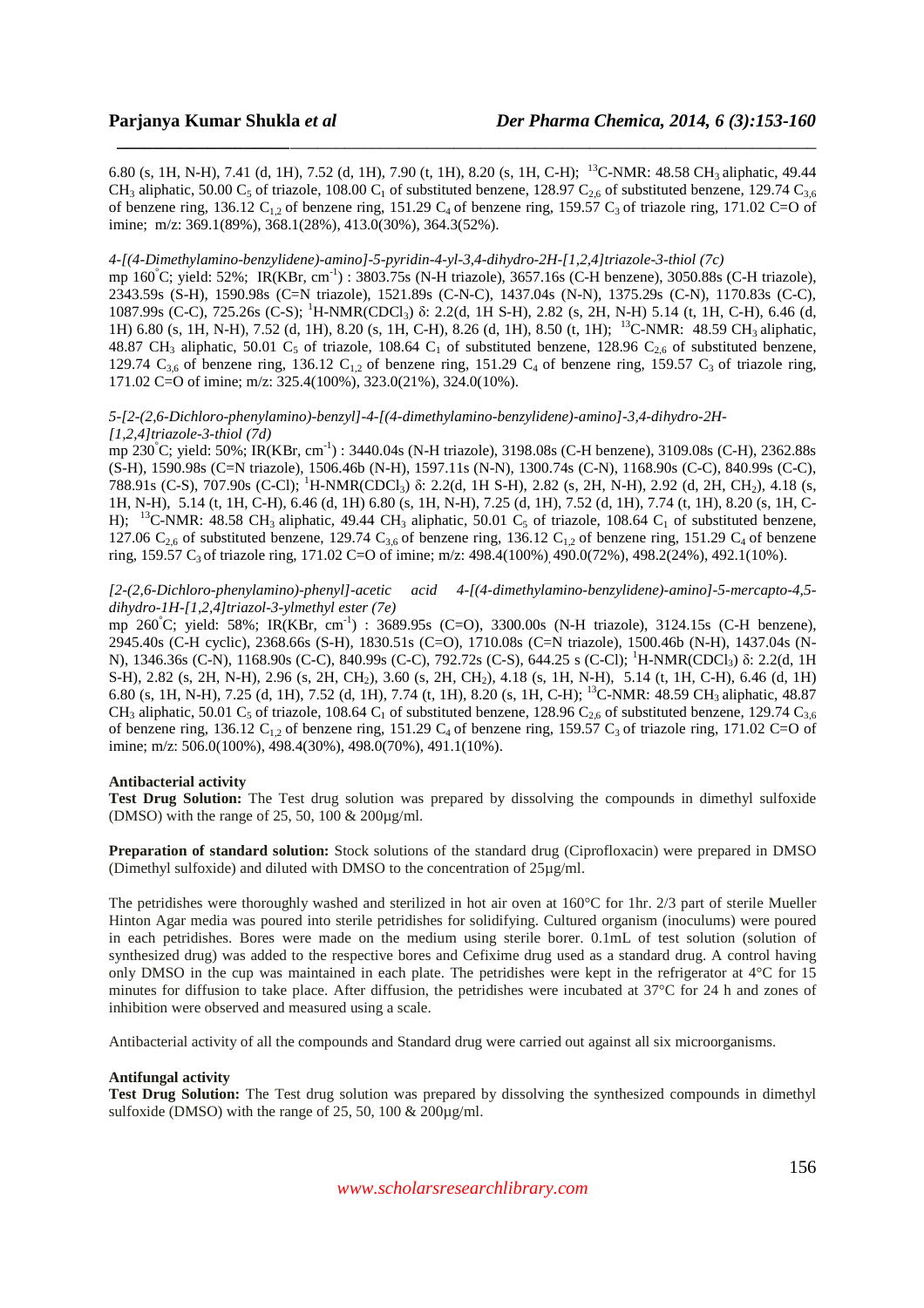**Preparation of standard solution:** Stock solutions of the standard drug (Fluconazole) were prepared in DMSO (Dimethyl sulfoxide) and diluted with DMSO to the concentration of 25µg/ml.

*\_\_\_\_\_\_\_\_\_\_\_\_\_\_\_\_\_\_\_\_\_\_\_\_\_\_\_\_\_\_\_\_\_\_\_\_\_\_\_\_\_\_\_\_\_\_\_\_\_\_\_\_\_\_\_\_\_\_\_\_\_\_\_\_\_\_\_\_\_\_\_\_\_\_\_\_\_*

The petridishes were thoroughly washed and sterilized in hot air oven at 160°C for 1hr. 30ml of sterile nutrient agar media was poured into sterile petridishes for solidifying. Cultured organism (inoculums) poured in each petridishes. Bores were made on the medium using sterile borer. 0.1ml of test solution (solution of synthesized drug) was added to the respective bores and Fluconazole drug used as a standard drug. A control having only DMF in the cup was maintained in each plate. The petridishes were kept in the refrigerator at 4°C for 15 minutes for diffusion to take place. After diffusion, the petridishes were incubated at 37°C for 24 hours and zones of inhibition were observed and measured using a scale.

Antifungal activity of all the compounds was carried out against all three microorganisms.

**Interpretation:** After incubation, the petridishes which showed visible growth were considered to be representing the zone of inhibition in mm. The details of results are furnished in Table 2.

## **RESULTS AND DISCUSSION**

## **Chemistry**

4-Amino-5-subsituted-3,4-dihydro-2H-[1,2,4]triazole-3-thiol(5a-5e) were synthesized by hydrazide of benzoic acid and its different derivatives as per scheme 1 and then these 1,2,4-triazole derivatives reacted with pthalic anhydride (scheme 2) and 4 amino benzaldehyde (scheme 3) to obtain different 2-(5-Mercapto-3-subsituted-1,5-dihydro- [1,2,4]triazol-4-yl)-isoindole-1,3-dione(6a-6e) and different 4-[(4-Dimethylamino-benzylidene)-amino]-5 subsituted-3,4-dihydro-2H-[1,2,4]triazole-3-thiol (7a-7e) respectively. Newly synthesized compounds were characterized by IR, NMR, Mass spectral analyses. The physicochemical properties of synthesized compound are given in Table 1.



**Scheme 1: Synthesis of different 4-Amino-5-subsituted-3,4-dihydro-2H-[1,2,4]triazole-3-thiol** 

*www.scholarsresearchlibrary.com*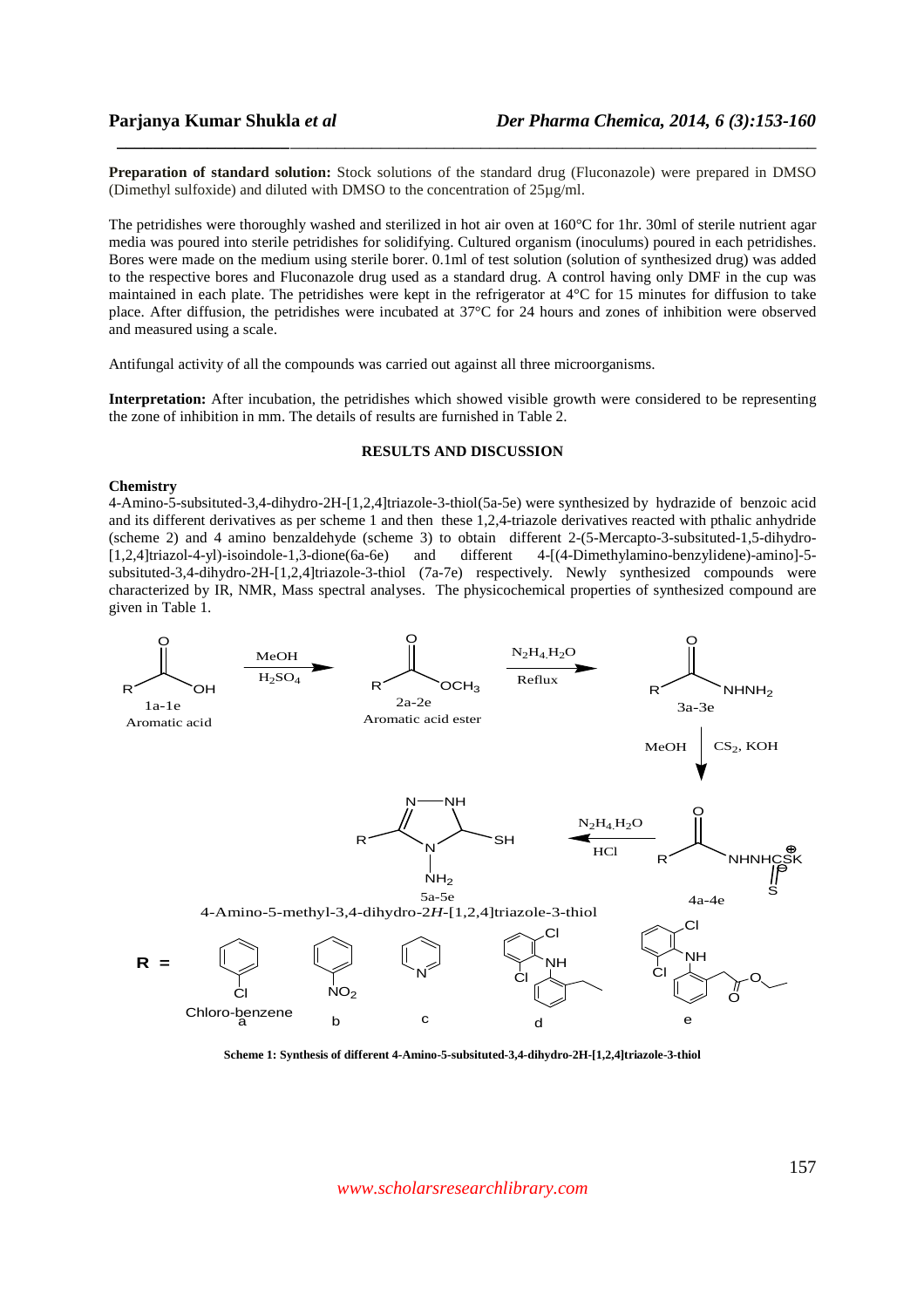

*\_\_\_\_\_\_\_\_\_\_\_\_\_\_\_\_\_\_\_\_\_\_\_\_\_\_\_\_\_\_\_\_\_\_\_\_\_\_\_\_\_\_\_\_\_\_\_\_\_\_\_\_\_\_\_\_\_\_\_\_\_\_\_\_\_\_\_\_\_\_\_\_\_\_\_\_\_*

2-(5-Mercapto-3-subsituted-1,5-dihydro- [1,2,4]triazol-4-yl)-isoindole-1,3-dione





4-[(4-Dimethylamino-benzylidene)-amino]-5 subsituted-3,4-dihydro-2*H*-[1,2,4]triazole-3-thiol

#### **Scheme 3: Synthesis of different Schiff bases 4-[(4-Dimethylamino-benzylidene)-amino]-5-subsituted-3,4-dihydro-2H-[1,2,4]triazole-3 thiol**

| <b>COMPOUND CODE</b> | <b>MOLECULAR FORMULA</b>  | <b>MOLICULAR WEIGHT</b> | MELTING POINT .C | ClogP  |
|----------------------|---------------------------|-------------------------|------------------|--------|
| 6a                   | $C_{16}H_{11}CIN_4O_2S$   | 358.80                  | 234              | 3.5917 |
| 6b                   | $C_{16}H_{11}N_5O_4S$     | 369.35                  | 255              | 2.6216 |
| 6c                   | $C_{15}H_{11}N_5O_2S$     | 325.35                  | 180              | 1.3816 |
| 6d                   | $C_{23}H_{17}Cl_2N_5O_2S$ | 498.38                  | 270              | 6.5865 |
| 6e                   | $C_{25}H_{19}Cl_2N_5O_4S$ | 556.42                  | 260              | 6.6078 |
| 7a                   | $C_{17}H_{18}CIN_5S$      | 359.88                  | 210              | 4.808  |
| 7 <sub>b</sub>       | $C_{17}H_{18}N_6O_2S$     | 370.43                  | 180              | 3.838  |
| 7c                   | $C_{16}H_{18}N_6S$        | 326.42                  | 160              | 2.598  |
| 7d                   | $C_{24}H_{24}Cl_2N_6S$    | 499.49                  | 230              | 7.74   |
| 7e                   | $C_{26}H_{26}Cl_2N_6O_2S$ | 557.49                  | 260              | 7.423  |

In the IR spectra, the appearance of a comparatively weak band in the region  $1.605-1.506$  cm-1 for C=N, at the expense of strong absorption for the carbonyl of hydrazides, indicated the formation of triazoles. Furthermore, the appearance of a C=S absorption band in the region 1,352–1,309 cm-1 indicated that the triazoles are in their thione form. In 1H NMR spectra, a broad downfield singlet in the region  $d = 7.00$ -7.80 ppm was assigned to the NH proton. A signal in the region  $4.81-5.80$  ppm, integrating to two protons, was assigned to NH<sub>2</sub> protons. In 13C NMR spectra, the signals in the regions  $d = 177.6-166.2$  and  $161.9-147.1$  ppm were assigned to C-3 and C-5 of the triazole nucleus, respectively. Four or six signals for aromatic carbons were observed due to substitution on the benzene ring. The structures were further confirmed by mass-spectral analysis. The molecular ion peak was observed for all the compounds.

**Antimicrobial activity** All the synthesized compounds were tested for their in-vitro growth inhibitory activity against a panel of standard strains of pathogenic microorganism including Gram positive bacteria (*Staphylococcus aures, Bacillus subtilis* and *Bacillus cerus),* Gram negative bacteria (*Escherichia coli, Proteus vulgaris,* and *Pseudomonas aeruginosa*) and fungal strains (*Aspergillus, A. fumigates* and *C. albicans*). Stock solutions of the synthesized compounds were prepared in DMSO and then from this stock solution 4 concentration of 25  $\mu$ g/ml, 50 µg/ml, 100 µg/ml and 200 µg/ml prepared by dilution. Stock solutions of standard drug (Ciprofloxacin & Fluconazole) were also prepared in DMSO and 100 µg/ml concentration used for antimicrobial activity.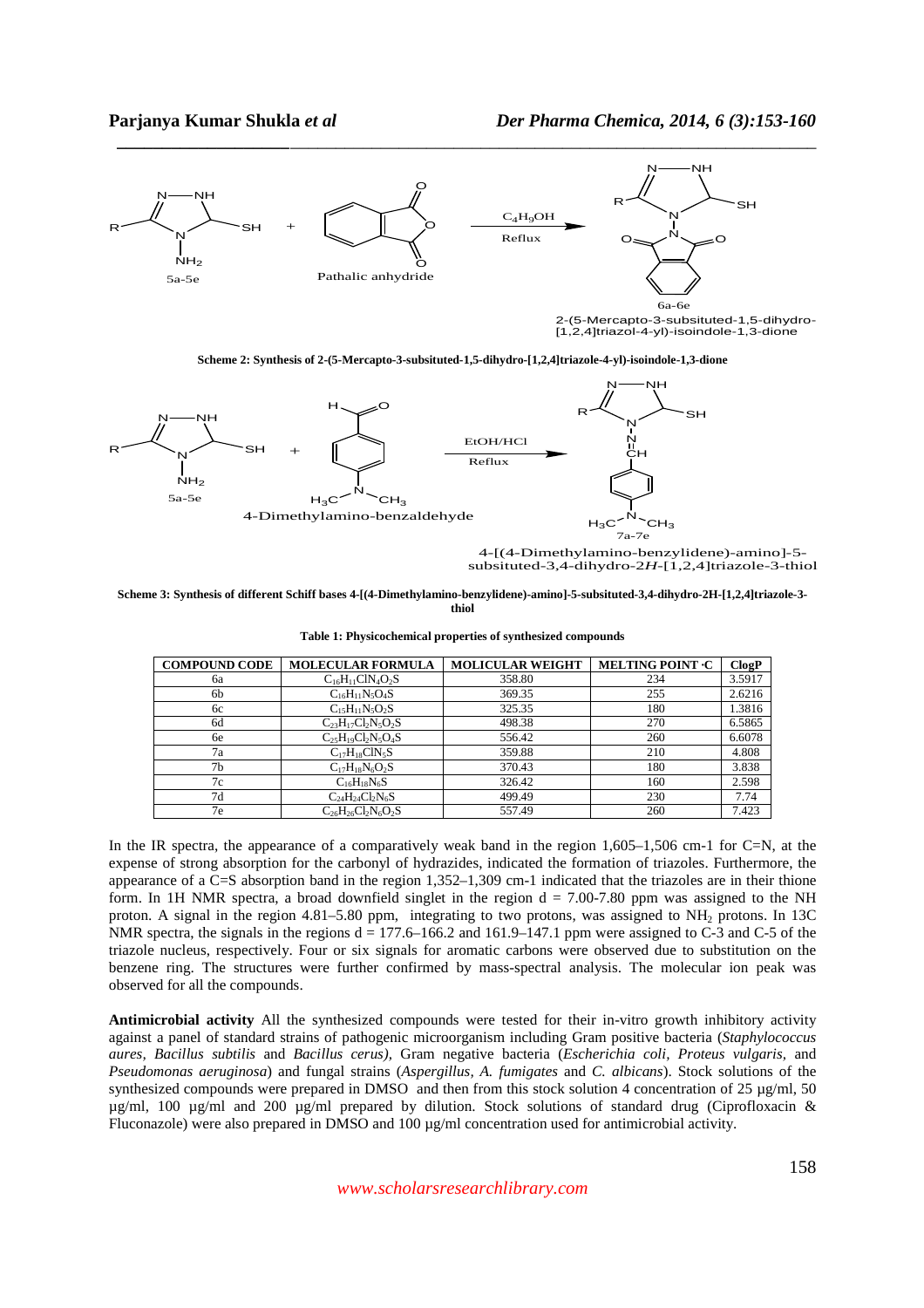Compounds also show good activity against *A. fumigtus & S. aures.* Antibacterial and antifungal activity of all compounds at 100 µg/ml given in the Table 2 and Table 3 respectively. The antimicrobial activity data shows that compound 6a have better antibacterial and antifungal activity. Compound 6a, 6b, 7c, 7a have good activity against *P. aeruginosa, E. coli, B. subtilis*, & *B. cerus*. Compound 7d & 7e found to be good active against *P. areuginosa*. Compound 7c shows excellent activity against *A. Fumigatus* than standard drug fluconazole.

*\_\_\_\_\_\_\_\_\_\_\_\_\_\_\_\_\_\_\_\_\_\_\_\_\_\_\_\_\_\_\_\_\_\_\_\_\_\_\_\_\_\_\_\_\_\_\_\_\_\_\_\_\_\_\_\_\_\_\_\_\_\_\_\_\_\_\_\_\_\_\_\_\_\_\_\_\_*

|               | Zone of inhibition in mm            |               |               |               |               |               |  |
|---------------|-------------------------------------|---------------|---------------|---------------|---------------|---------------|--|
| Compound      | Antibacterial activity at 100 µg/ml |               |               |               |               |               |  |
|               | B.s                                 | B.c           | S. a          | E.c           | P. v          | P.a           |  |
| <b>6a</b>     | $14 \pm 0.30$                       | $16 \pm 0.16$ | $11 \pm 0.46$ | $12 \pm 1.05$ | $13 \pm 0.74$ | $17 \pm 0.59$ |  |
| 6b            | $14 \pm 0.65$                       | $15 \pm 0.34$ | $12 \pm 1.19$ | $12 \pm 0.56$ | $12 \pm 1.04$ | $14 \pm 0.57$ |  |
| 6с            | $13 \pm 0.25$                       | $14 \pm 0.15$ | $11 \pm 0.54$ | $09 \pm 0.78$ | $14 \pm 0.97$ | $15 \pm 0.28$ |  |
| 6d            | $13 \pm 0.42$                       | $11 \pm 0.63$ | $10 \pm 0.51$ | $12 \pm 0.35$ | $10 \pm 0.28$ | $13 \pm 0.65$ |  |
| 6e            | $10 \pm 1.03$                       | $14 \pm 0.26$ | $11 \pm 0.32$ | $12 \pm 0.91$ | $13 \pm 0.36$ | $16 \pm 0.78$ |  |
| 7a            | $15 \pm 0.60$                       | $11 \pm 0.85$ | $13 \pm 0.29$ | $10 \pm 0.26$ | $09 \pm 0.68$ | $13 \pm 1.17$ |  |
| 7b            | $12 \pm 0.37$                       | $11 \pm 0.22$ | $12 \pm 1.02$ | $12 \pm 1.26$ | $11 \pm 0.56$ | $14 \pm 0.73$ |  |
| 7c            | $12 \pm 0.43$                       | $13 \pm 1.04$ | $11 \pm 0.24$ | $10 \pm 0.58$ | $11 \pm 0.82$ | $14 \pm 0.47$ |  |
| 7d            | $08 \pm 0.71$                       | $10 \pm 0.36$ | $07 \pm 0.65$ | $09 \pm 0.39$ | $10 \pm 0.27$ | $13 \pm 0.68$ |  |
| 7e            | $10 \pm 0.27$                       | $09 \pm 0.76$ | $12 \pm 0.23$ | $09 \pm 0.87$ | $11 \pm 0.32$ | $12 \pm 0.34$ |  |
| Control DMSO  |                                     |               |               |               |               |               |  |
| Ciprofloxacin | $18 \pm 0.33$                       | $18 \pm 0.42$ | $19 \pm 0.53$ | $21 \pm 0.37$ | $20 \pm 0.26$ | $15 \pm 0.56$ |  |

**Table 2: Antibacterial activity of synthesized compounds** 

|          | Zone of inhibition in mm              |               |               |  |  |
|----------|---------------------------------------|---------------|---------------|--|--|
| Compound | Antifungal activity at $100 \mu g/ml$ |               |               |  |  |
|          | C. albicans                           | Aspergillus   | A. fumigatus  |  |  |
| ба       | $19 \pm 0.66$                         | $22 \pm 0.47$ | $18 \pm 0.59$ |  |  |
| 6b       | $19 \pm 0.54$                         | $19 \pm 0.39$ | $18 \pm 0.66$ |  |  |
| 6с       | $17 \pm 0.37$                         | $15 \pm 0.57$ | $17 \pm 0.49$ |  |  |
| 6d       | $18 + 0.75$                           | $17 + 0.63$   | $16 + 0.32$   |  |  |
| бe       | $17 + 0.68$                           | $15 + 0.79$   | $16 + 0.27$   |  |  |
| 7a       | $17 \pm 0.26$                         | $16 \pm 0.28$ | $18 \pm 0.91$ |  |  |
| 7b       | $16 \pm 0.86$                         | $17 \pm 1.06$ | $17 \pm 0.28$ |  |  |
| 7c       | $20 \pm 0.92$                         | $22 \pm 0.93$ | $26 \pm 0.27$ |  |  |
| 7d       | $20 \pm 0.26$                         | $11 \pm 0.39$ | $12 \pm 1.14$ |  |  |
| 7e       | $18 + 0.36$                           | $13 + 0.46$   | $15 + 0.23$   |  |  |

**Table 3: Antifungal activity of synthesized compounds** 

#### **CONCLUSION**

Control DMSO -- -- --

Fluconazole  $24 + 0.37$ 

Ten different derivatives of 1,2,4 triazole was synthesized as per the scheme and their structure was confirmed by FT IR, NMR , Mass analysis. All the synthesized compounds shows good antibacterial and antifungal activity at 100 µg/ml. compound 6a, 6b, 7c, 7a have good activity against *P. aeruginosa, E. coli, B. subtilis*, & *B. cerus*. Compound 7d & 7e found to be good active against *P. areuginosa*. On the other hand all the synthesized compounds show very good activity against fungal strains specially *Aspergillus* and *C. albicans*.

#### **Acknowledgement**

Authors are very thankful to department of Pharmaceutical Sciences, SHIATS & Krishnarpit Institute of pharmacy for giving permission to perform this study. We also want to acknowledge BHU and Punjab University for spectral analysis of the synthesized compounds.

## **REFERENCES**

[1] N.B. Patel, I.H. Khan S.D. Rajani. *Eur. J. Med. Chem.,* **2010**, 45(9), 4293-4299.

[2] J. Patole, D. Shingnapurkar, S. Padhye, C. Ratledge, *Bioorg. Med. Chem. Letters,* **2006**, 16(6), 1514-1517.

[3] S. V. Bhandari, K.G. Bothara, M.K. Raut, A.A. Patil, A.P. Sarkate, V.J. Mokale, *Bioorg. Med. Chem.,* **2008**, 16(4), 1822-1831.

[4] S.K. Sridhar, S.N. Pandeya, J.P. Stables, A. Ramesh, *Eur. J. Pharm. Sci.,* **2002**, 16(3), 129-132.

159